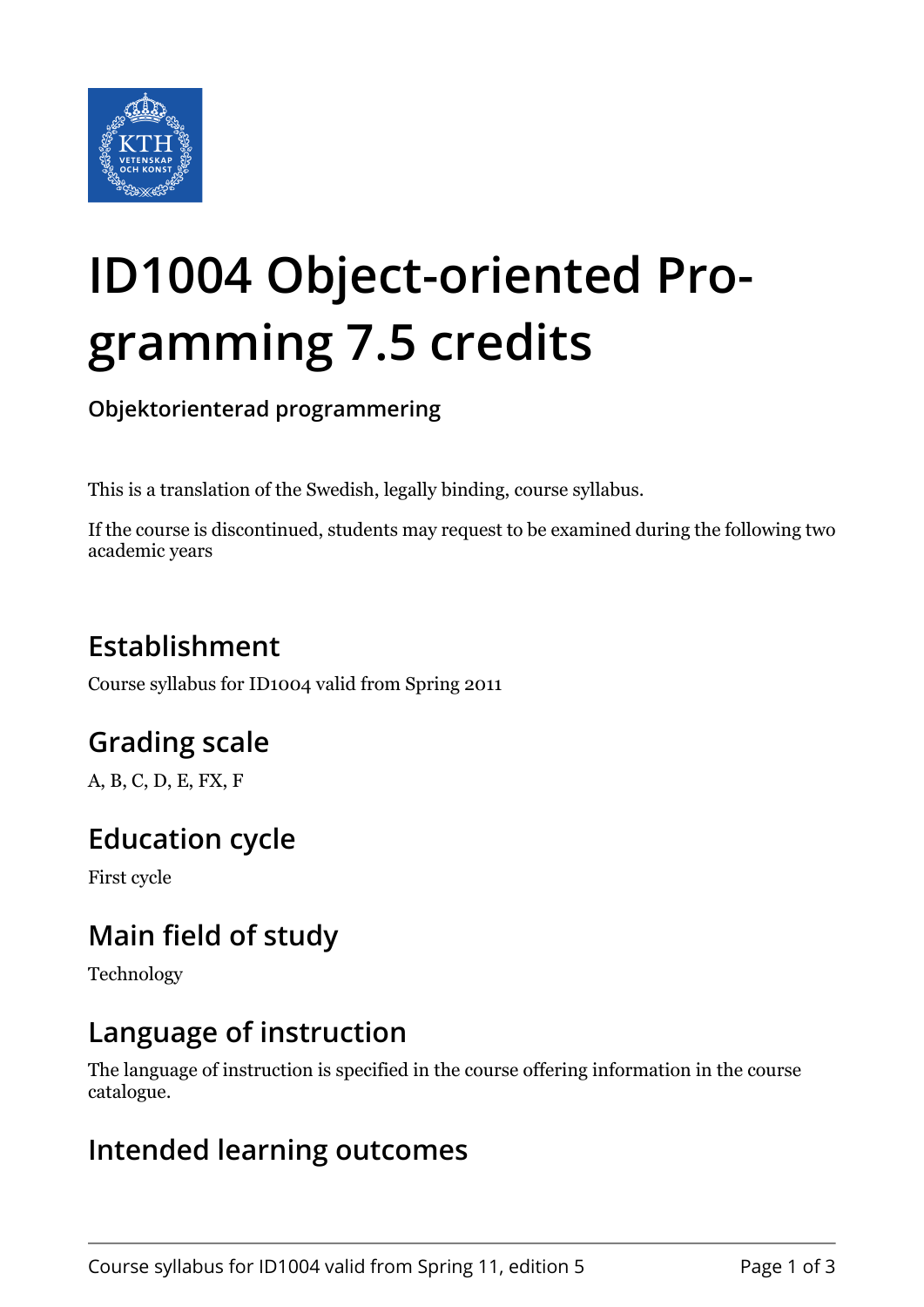After the course, you must be able to:

• in your computing environment, write your own programs, make programs ready to run and

run them

• have an approach of attacking errors that occur during the above process - troubleshooting and correction of both syntactic and logical errors

• able to describe and discuss the problem-solving approach to

you used or would use the to solve a given programming problems

• be able to search and select appropriate software components from a class library

• have a basic understanding of compilers and debuggers

You show that you have achieved these objectives through the oral report on the work process and outcome of your driving when working with and reporting on the various programming tasks.

• self-tackle and solve a given programming task

• verbally describe and apply a problem solving approach and justify their own choices

• use the relevant program structures (methods, classes, etc.) to facilitate the solution of programming problems

• make sure that the solution meets the specified requirements (testing)

• use the basic features of a debugger

• able to use existing software components

• be able to reason about a program's qualitative aspects (eg in terms of time complexity, modularity, etc.)

You show that you have reached those goals by solving, writing, documenting and orally present assignments.

• describe basic computer science concepts and relationships between

these concepts (selection, iteration, data types, variables, etc.)

• describe and discuss basic object oriented concepts (objects, classes, encapsulation, etc.)

• a description of a minor problem to write an algorithm

which solves the problem

• illustrate and explain an algorithm into an algorithm notation (eg pseudocode)

• be able to reason about a program's qualitative aspects (eg in terms of time complexity, modularity, etc.)

You show that you have achieved these objectives on the exam.

#### **Course contents**

\* Abstractions (methods and classes)\* Data types, variables, type systems\*  **Assignment, expressions\* Sequence, selection, iteration\* Method calls, para**meter passing\* The basics of object orientation -- classes, objects, messages, **moarger-incargior is encapsulation\* Library components (i.e. GUI components)\* Basic event dri**ven programming\* Collections\* Debugging\* Design patterns\* Simple program analysis

## **Specific prerequisites**

**Completed upper secondary education including documented proficiency in** *<u>swedish corresponding to Swedish B and English corresponding to English*</u> **A. For students who received/will receive their final school grades after 31 December 2009, there is an additional entry requirement for mathematics as**